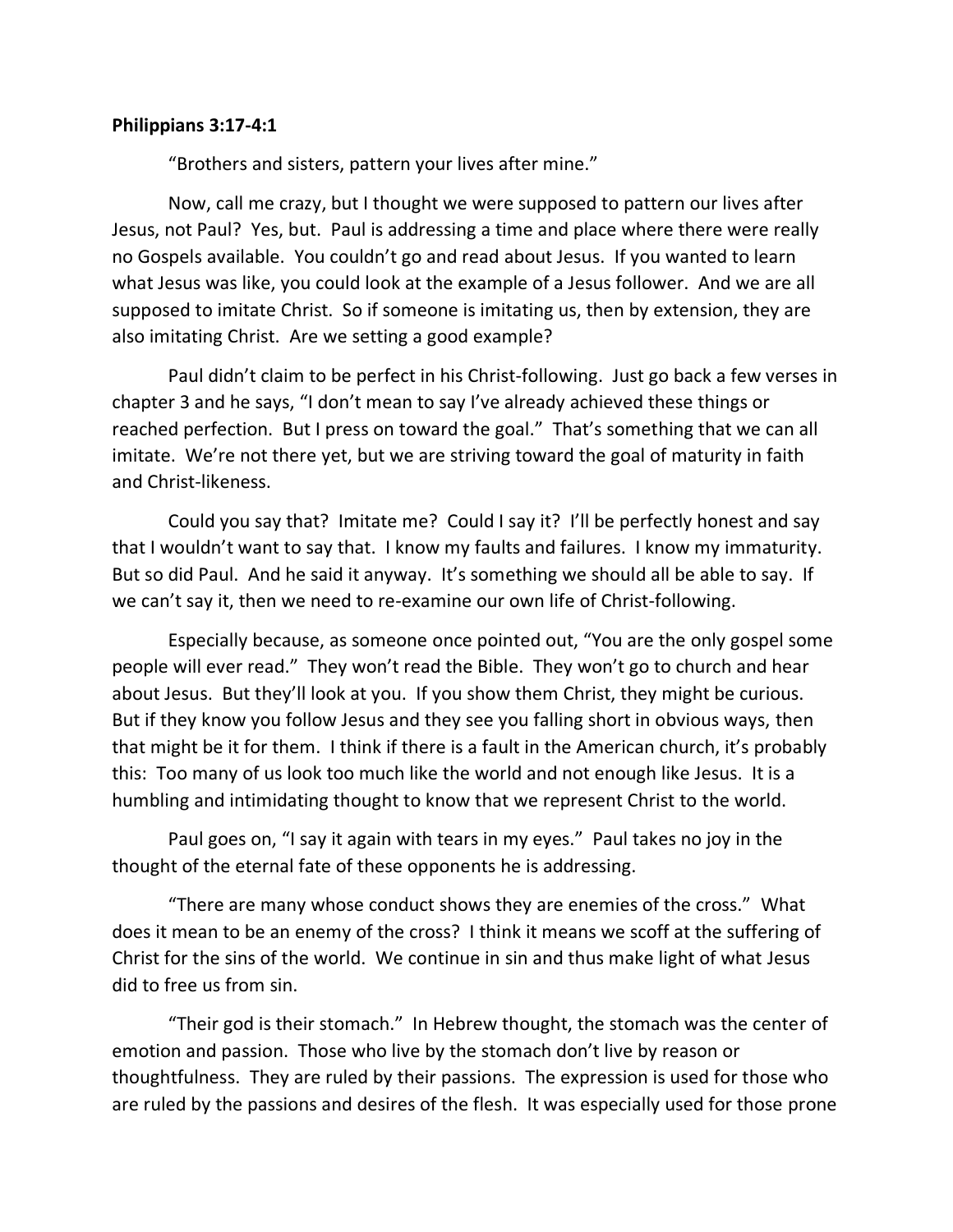to gluttony or sexual indulgence, both of which were well known in Roman society, especially among the wealthy aristocracy. More on that later.

"They brag of shameful things." Instead of being ashamed of their sins, they are proud of them. And "they are fixated on the things of this world." There is no thought for eternity, only satisfying one's lusts here and now.

Who are these enemies of the cross? Bible scholars agree there are two most likely options.

One is that they are Gnostic Christians. Gnosticism was a philosophy that found its way into many different religions, including first century Christianity. The central idea of Gnosticism is that all material are inherently evil. Only spiritual things are good and only spiritual things will endure. Since the body is physical, it is doomed to destruction. Only the soul will endure. Because of this, most Gnostics believed that it really didn't matter what you did with your body. So there were no such things as sins of the flesh. Things like gluttony and sexual indulgence were not a problem.

The second possibility is that they are those who misused the idea of Christian liberty. Christ has set us free. But we should understand that as freedom from sin. Some took it to mean freedom for sin. If you know Christ, you are free to do whatever you want, they said.

Instead of living as enemies of the cross, we must bear the cross. "Take up your cross, deny yourself, and follow me," Jesus said. We should obey Christ. We should deny ourselves. We should love as Jesus loved. We should imitate his behavior. We should be willing to suffer for Christ. If we do these things, then we will share in his resurrection into glory.

Paul summarizes this by saying that we should "Live as citizens of heaven." Paul uses this imagery here because it would mean something to the Christians in Philippi.

Philippi was a Roman colony. Rome established colonies all throughout its Empire, in large part to try to bring some unity to the vast and culturally diverse Empire. Every citizen of a Roman colony was also a citizen of the city of Rome. Most people in the Empire were not citizens, and being one was a distinct advantage and an enviable title. In the case of Philippi, most citizens were retired soldiers. One of the ways to become a citizen was to serve 21 years in the Roman army.

Citizens of a Roman colony were expected to live like Romans. They had Roman courts and laws. They were expected to dress like Romans, speak Latin, and practice Roman customs. They might be in Macedonia, like Philippi was, or modern Turkey, or